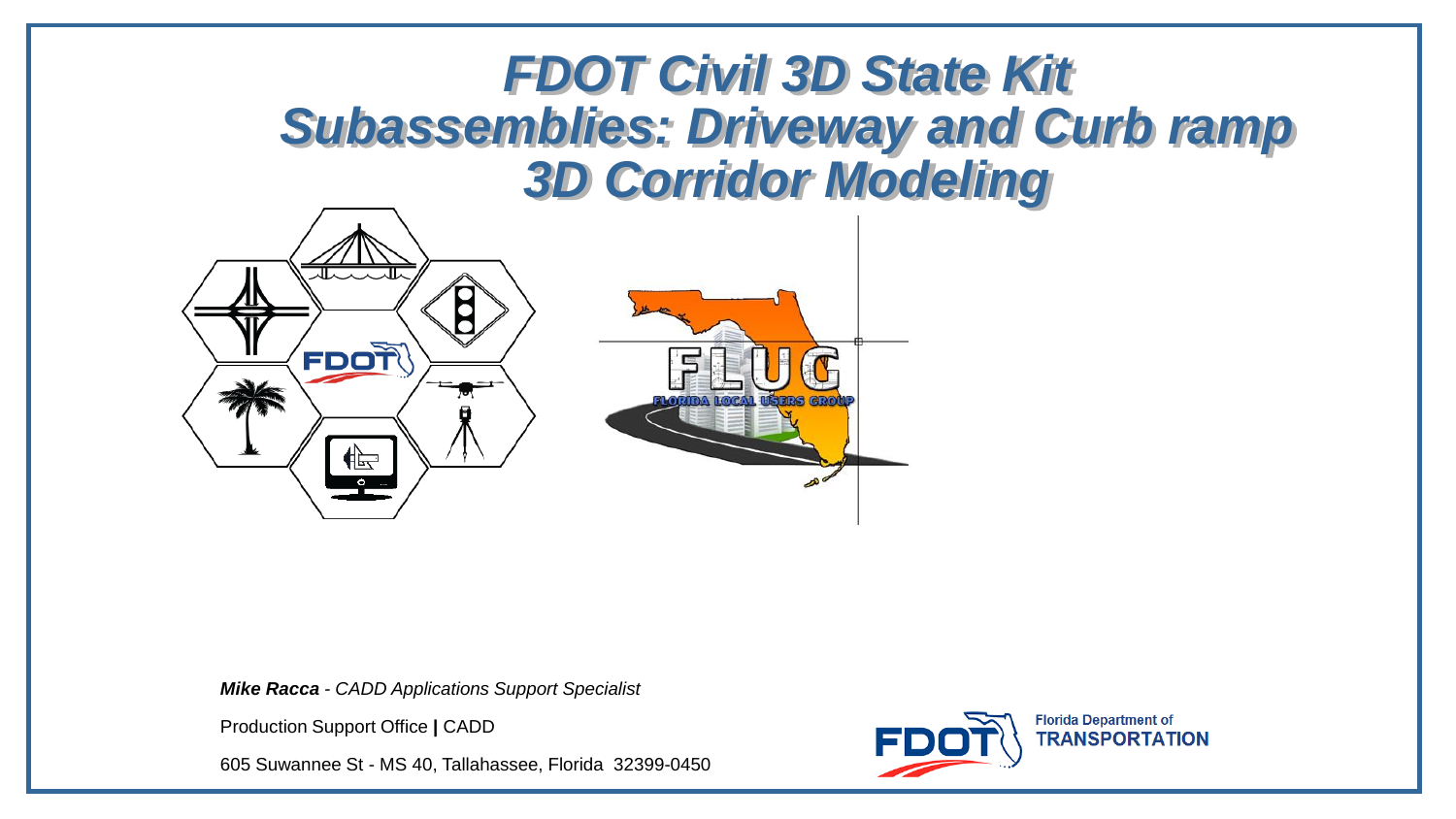This workflow demonstrates the use of the FDOT Driveway block, 3 custom FDOT driveway and 1 drop curb subassemblies to create a 3D driveway corridor model. We will also create a 3D proposed surface that can be pasted into a final proposed surface.

#### **Process Description:**

- 1. Create Data Shortcuts References.
- 2. Create Profile of Target Alignment.
- 3. Insert Driveway layout using FDOT Driveway Block.
- 4. Create Feature Lines from FDOT Driveway Block.
- 5. Create Driveway Assembly
- 6. Create Driveway Corridor Model.
- 7. Add Targets to Driveway Corridor Model.
- 8. Create Corridor Surface from Driveway Model.



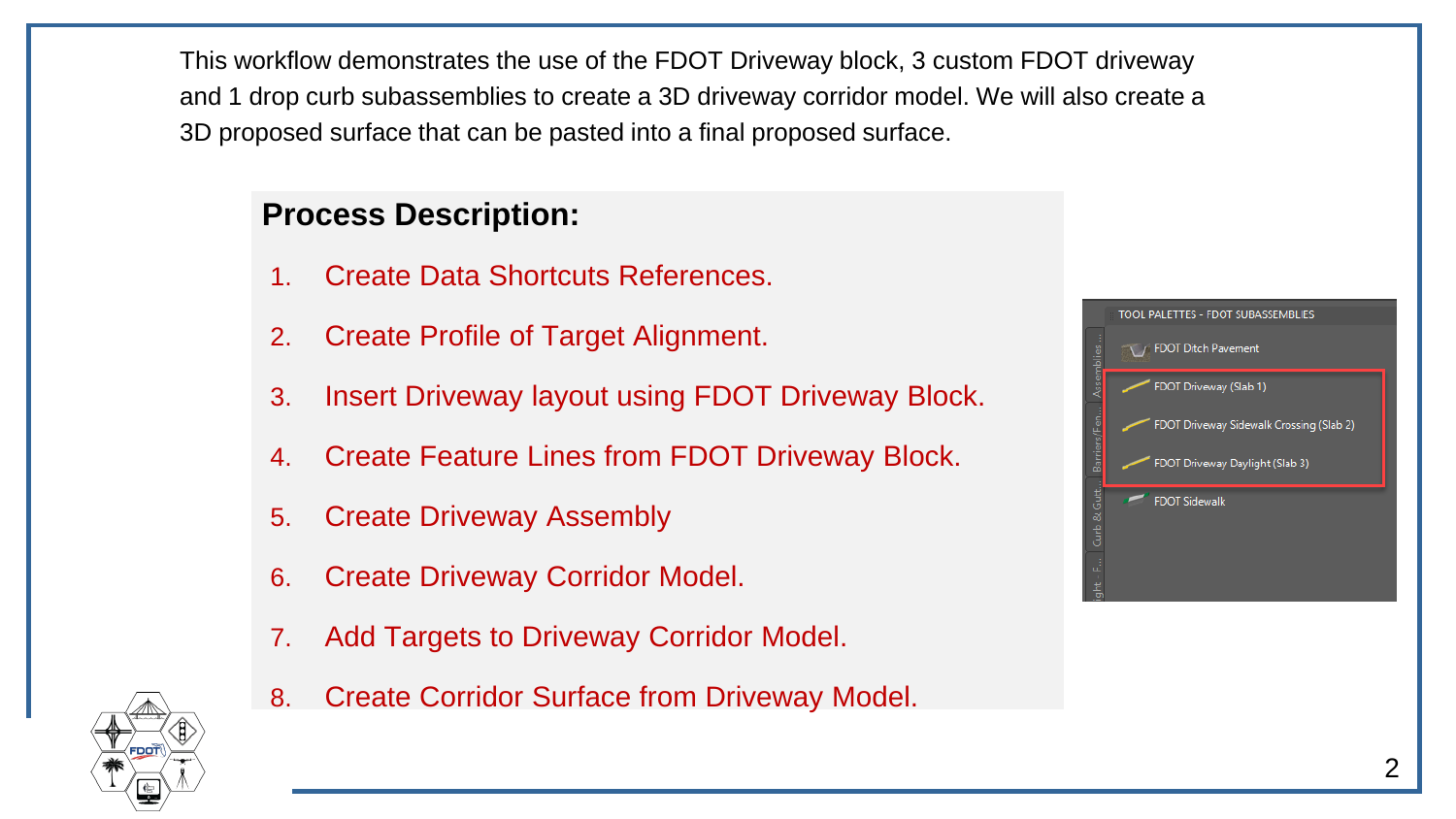### *Driveway Preparation*

*Place 3D Model features in Proposed Design Model file.*

- 1. Use the *Create File* application to create a new drawing.
- 2. Select File Group > Roadway Design Files > *Proposed Design Model for the file type.*
- 3. Set the correct **Coordinate System***.*
- 4. Select **Create - Open File**.
- 5. Choose Save As and rename to **MODLRD##.dwg**.
- 6. Attach Xref's of the proposed design file **DSGNRD##.dwg**.
- 7. Create Data References of **Existing** and **Proposed** surfaces and target **Alignment**.

|                                              | A Create File (v 2.0)          |                                                                      |                          | ×                     |
|----------------------------------------------|--------------------------------|----------------------------------------------------------------------|--------------------------|-----------------------|
| C:\Civil 3D Projects\22049555201<br>Project: |                                |                                                                      |                          | $\vee$ Select Project |
| Discipline:                                  | ROADWAY                        | $\sim$                                                               |                          |                       |
| File Group:                                  | Roadway Files                  |                                                                      |                          | $\checkmark$          |
| File Type:                                   |                                |                                                                      |                          |                       |
|                                              | <b>Base Filename</b>           | Description                                                          |                          |                       |
|                                              | <b>ALGNRD</b>                  | Alignment Layout                                                     |                          |                       |
|                                              | <b>CLIPRD</b>                  | <b>Clip Borders</b>                                                  |                          |                       |
|                                              | <b>DSGNRD</b>                  | Proposed Design                                                      |                          |                       |
|                                              | <b>MODLRD</b>                  | Proposed Design Model                                                |                          |                       |
|                                              | <b>KEYSRD</b>                  | <b>Key Sheet</b>                                                     |                          |                       |
|                                              | <b>TMSSRD</b><br><b>SIGNCB</b> | Traffic Monitoring Site Plan Sheet<br>Signature Sheet - Core Borings |                          |                       |
|                                              | <b>SIGNPC</b>                  | Signature Sheet - Project Control                                    |                          |                       |
|                                              | SIGNRD                         | Signature Sheet                                                      |                          |                       |
|                                              | SIGNVU                         | Signature Sheet - Verified Utilities                                 |                          |                       |
|                                              | <b>SPDTRD</b>                  | <b>Special Details Sheet</b>                                         |                          |                       |
| Output File:                                 |                                |                                                                      |                          |                       |
|                                              |                                |                                                                      | File                     |                       |
|                                              | <b>Base Filename:</b>          | Modifier (Optional)                                                  | Sequence #:              | Extension:            |
|                                              | <b>MODLRD</b>                  |                                                                      | 05                       | .dwg                  |
|                                              |                                | <b>CONSTRUCTION</b>                                                  | <b><i>INSOLDIDAE</i></b> |                       |

7

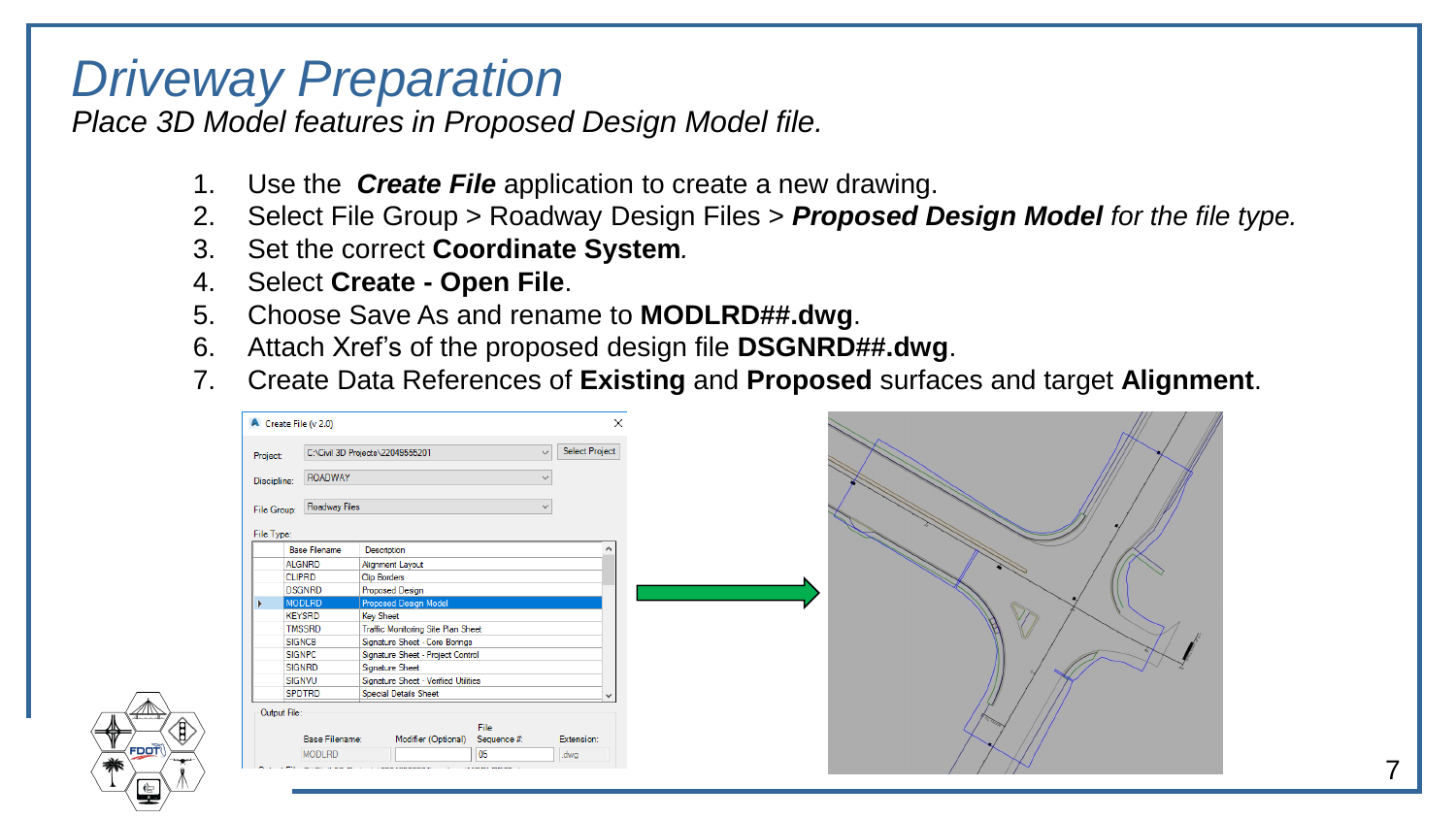### *Insert Data References Alignments, Surfaces and Profiles*

- ✓ Surfaces:
	- $\checkmark$  Existing Ground Surface, EG in the GDTMRD##.dwg
	- ✓ Proposed Surface in the MODLRD##.dwg
- ✓ Profile :
	- Existing ground profile at the alignment, EG PGL-RT
	- Existing Profile does not need be data referenced. Create this directly in the drawing.
- ✓ Target Alignment:
	- Alignment that is being using for the Assembly to target, generaly its going to be the Edge of Pavement LT or RT alignment.

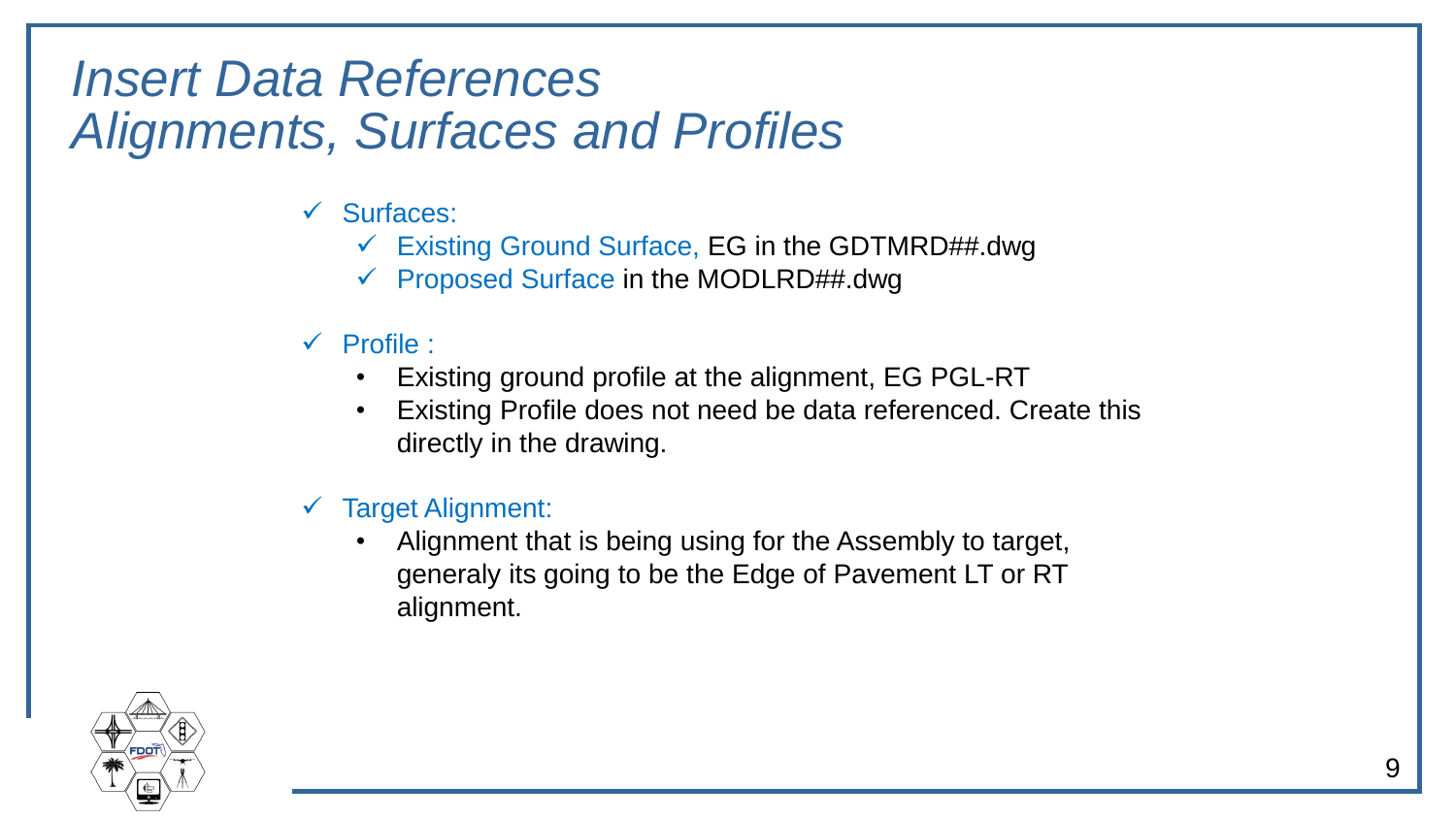## *FDOT Dynamic Driveway Block for Civil 3D State Kit*



#### ◆ FDOT Driveway Block

This Dynamic Driveway Block is used to represent existing driveways or proposed. You pick and control the Driveway type via grip editing or parameter input. Visibility options include Corridor Modeling that display's line work used for targets when exploded.

Driveway types are in accordance to FDOT index no. 515.

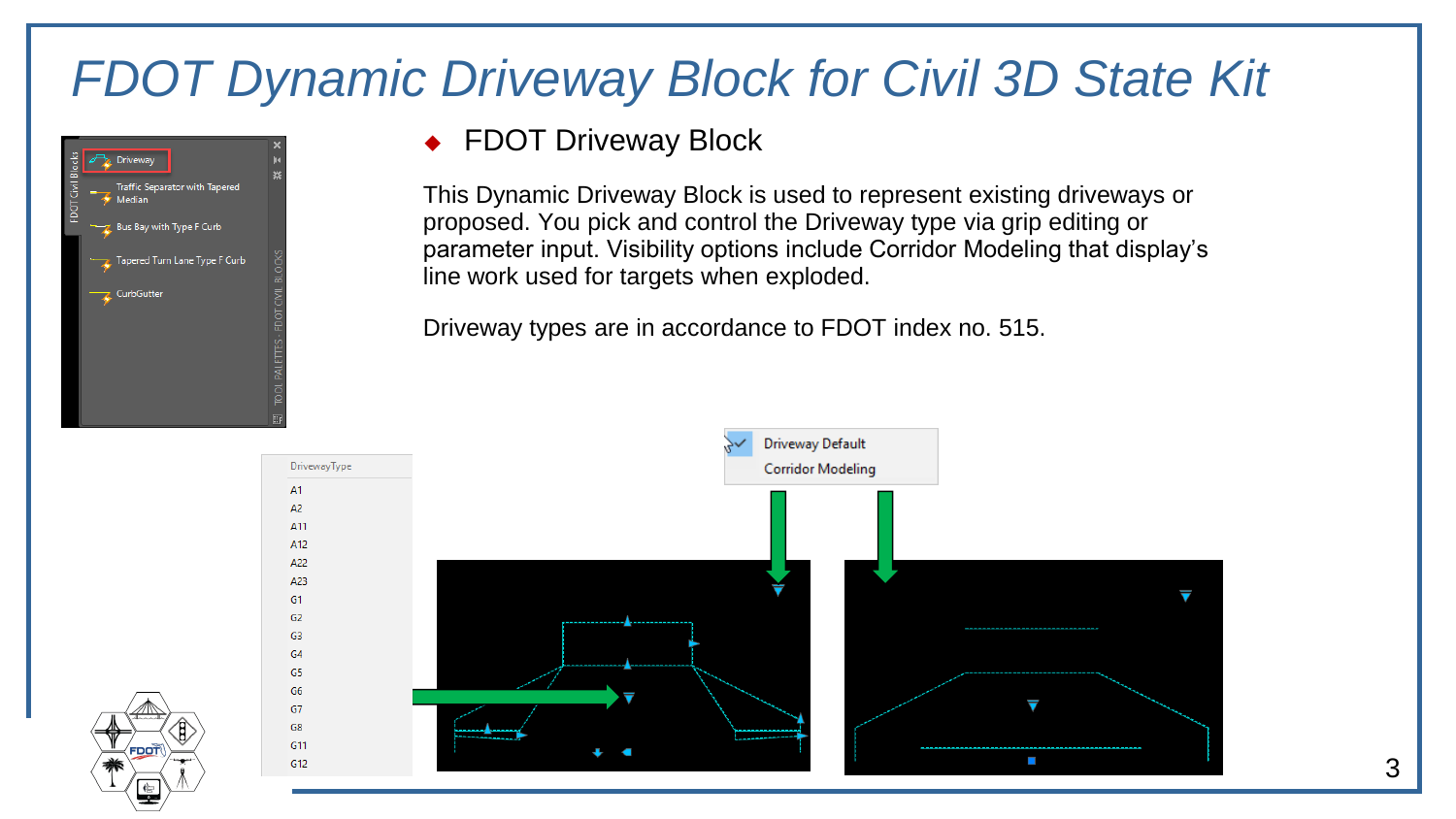## *FDOT Dynamic Driveway Block for Civil 3D State Kit*

◆ FDOT Driveway Block



Explode the Driveway block. Join the 4 lines and convert to polylines. Then use the "Create Feature Lines from Objects" command to Assign names and elevations to Feature lines for corridor modeling horizontal and vertical targets.

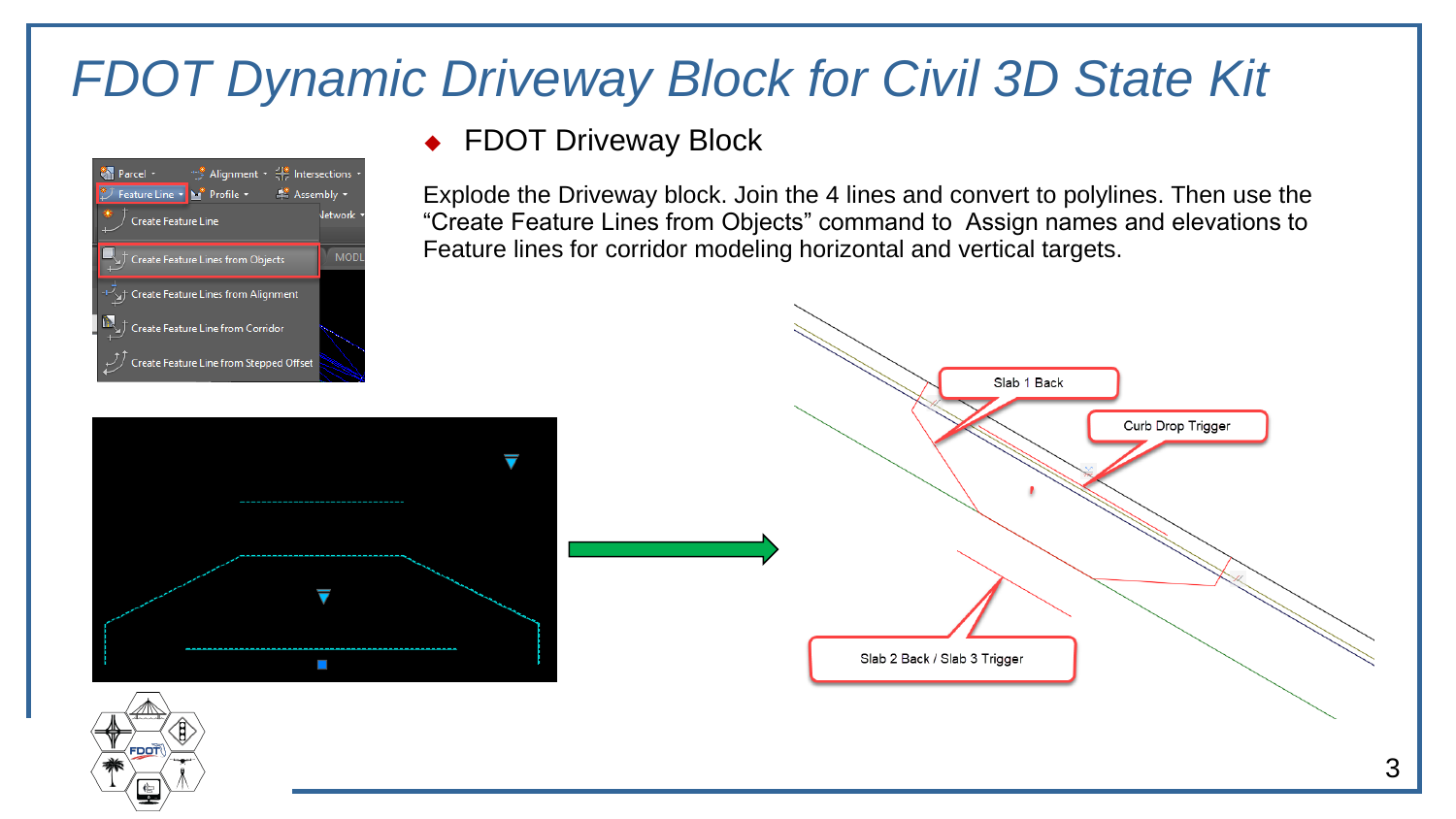## *FDOT Custom Subassemblies for Civil 3D State Kit*



◆ FDOT Driveway (Slab 1, 2 & 3)

Slab 2 (Sidewalk)

**Assembly -Driveway** 

These subassembly's will draw the predefined driveways according to the Standards Plans for Road and Bridge construction Index No. 000-515. A full curb will be drawn if no driveway is found and will transition into Drop Curb. The transition length will be defined by the user placing a target line to indicate the full drop portion of the curb.

Slab 1 (Back)